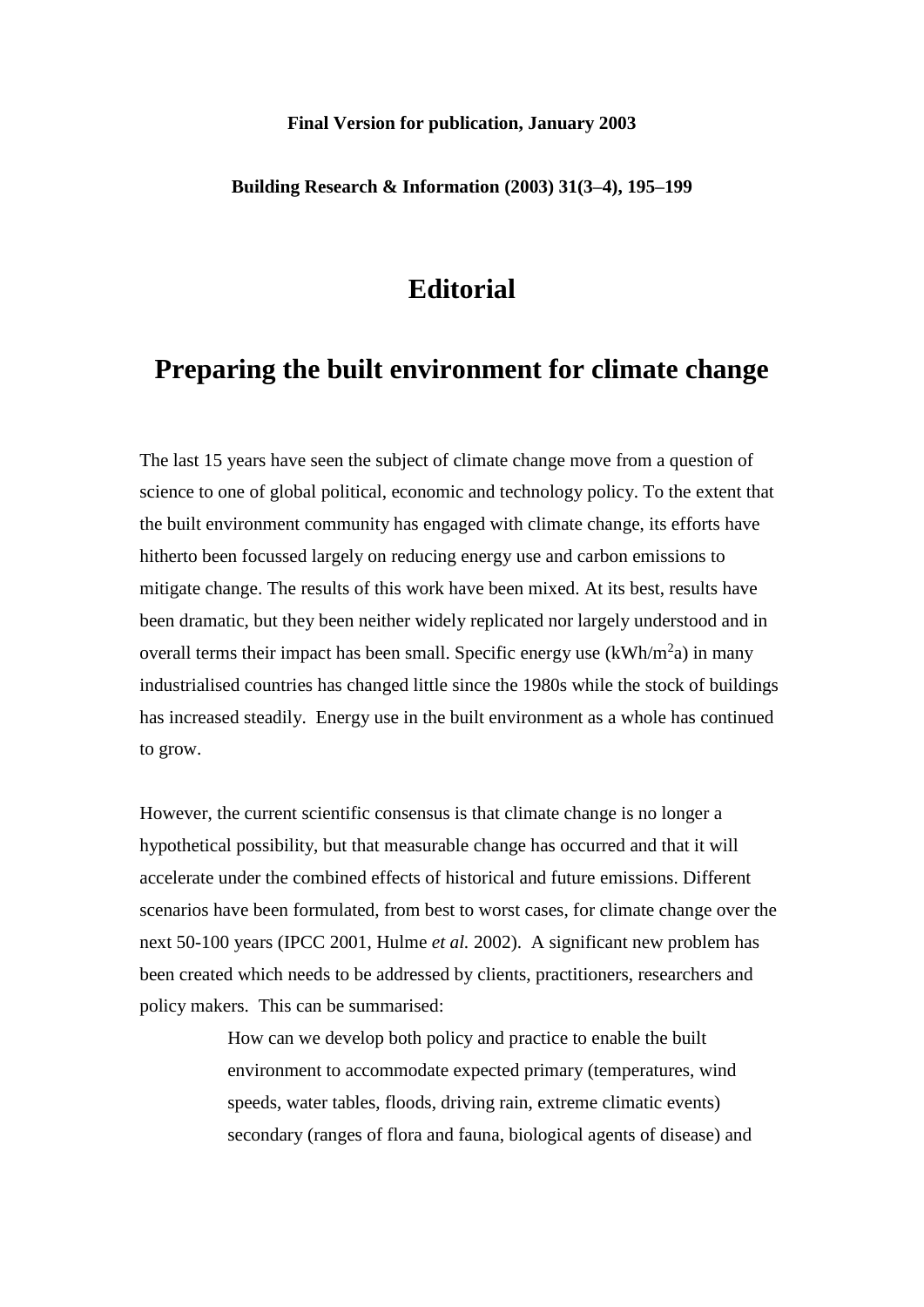tertiary (social, behavioural and institutional) impacts of climate change, over the next 50-100 years?

This special issue records the early stages of the processes by which different countries are beginning to respond to the questions posed by the problem of adapting the built environment for climate change. A turning point has been reached where the need to limit future climate change through reducing carbon emissions has now to be complemented by the need to prepare the built environment to withstand a range of climate change scenarios. Although specific aspects of climate change (and accompanying scenarios) will have different regional impacts, the key questions are, what lessons can be shared from early policy and strategy development, what gaps remain to be filled by further research and where is future collaboration likely to be most useful?

Earlier forays into the field include the pioneering work of Graves & Philipson (2000), a paper in this journal from Camillieri *et al.* (2001) and the Tyndall Centre/CIB conference in April of last year. This is, however, the first time that *Building Research and Information* has devoted an entire issue to the subject. A serious problem for the pioneers in this field is the complexity both of climate change and of the built environment with its diversity of stakeholders including academic and professional disciplines, businesses, government departments and building users. This makes it difficult to comprehend the whole of the problem or to take effective ownership of it. Reflecting this, the early stages of research in all of the countries represented in this issue are characterised by a some reluctance to address strategic rather than specific questions and, on occasion, a (misplaced) embarrassment about lack of progress to date. There is also a scarcity of work from a number of countries that have hitherto played a major part in the formulation and implementation of responses to climate change.

The different perspectives of the authors of the papers in this issue provide insight into a number of areas. These include the relationship between adaptation and mitigation, the relative importance of adaptation in less developed countries, the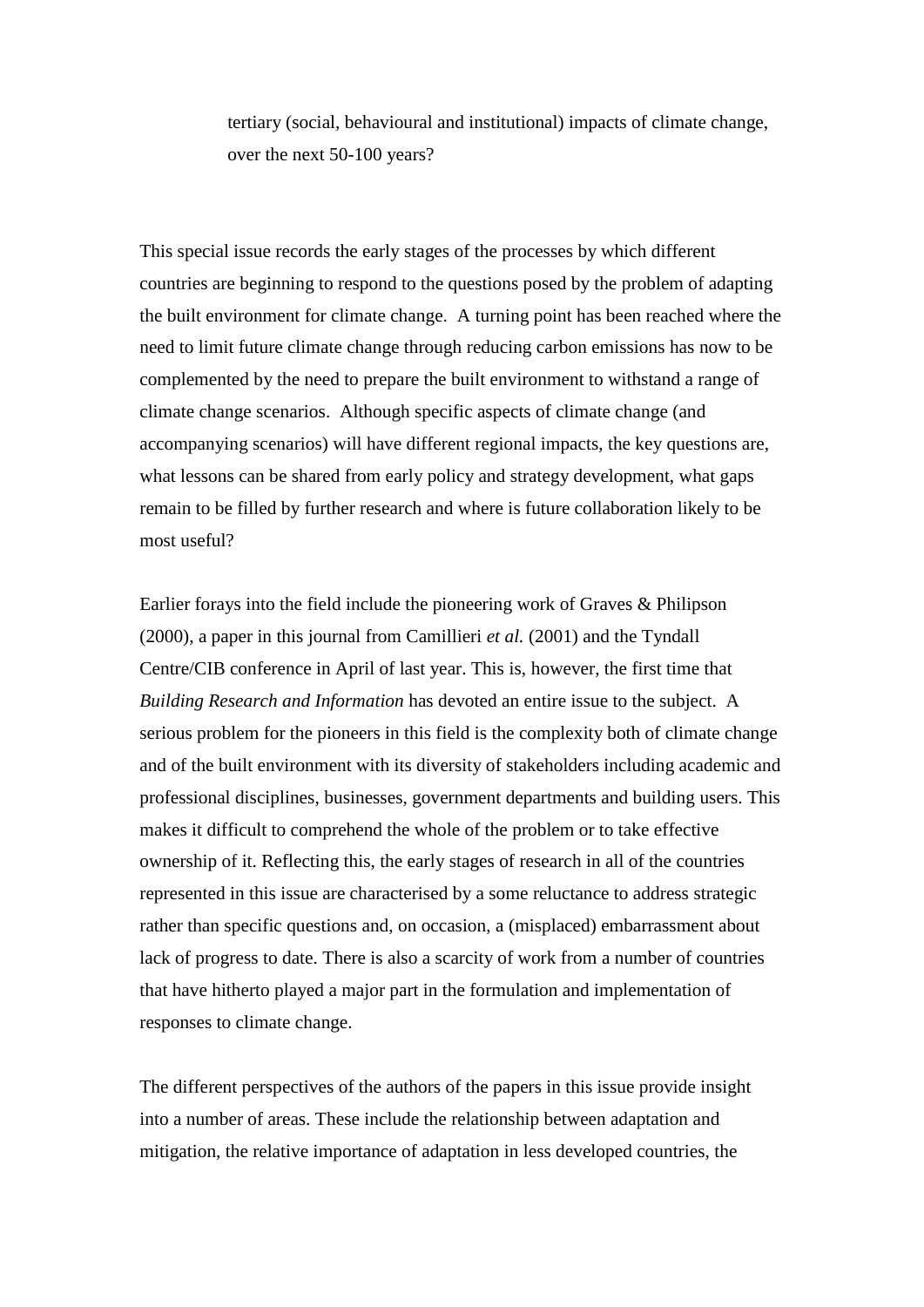importance of local context in determining the focus of adaptation efforts and the potential for medium and long term adaptation strategies to diverge.

The papers from Canada, South Africa, Norway and Japan all refer to climate change policy either still being seen, or until recently having been seen, exclusively in terms of mitigation. This also appears to be the case in countries not represented in this special issue, notably Germany and the Netherlands. It appears that much of the technical and policy-making community has been reluctant to address the problem of adaptation. This may be because they could see no immediate need for an adaptive response. However, as noted above, it may be that to do so would have been to admit that the political case for the development and world-wide implementation of vigorous and effective mitigation strategies would be much more difficult to win than many had, perhaps naively, hoped. An interesting variant on this position is present in some quarters in the US, where there is a reluctance to address the problems of adaptation because of an unwillingness to lend weight to arguments for migitation (or indeed for the existence of climate change itself). As Mills (2003) notes, this difference is manifest even at the linguistic level. However, the last two or three years have seen a growing recognition that strategies for adaptation will be needed, with actions to establish research networks or centres with responsibility for researching and developing adaptation strategies in at least three of the countries represented.

One of the most obvious ways of adapting to climate change is through regulation and design codes. The problem of how to adapt design codes against a background of quite profound uncertainty over the magnitude of climate change has proved to be a difficult one. In areas such as structural design, those responsible for drafting codes of practice have become used to treating climate as a set of stationary statistical phenomena, with well defined characteristics. The problem of determining design values for variables such as wind speed is therefore simply a matter of collecting sufficient historical data and undertaking the appropriate statistical analysis. As the understanding of the existing climate has improved, so the sophistication and subtlety of the codes of practice has increased. Climate change means that the phenomena of climate are no longer stationary. Sanders & Phillipson (2003) note that the current response of regulators in the UK and Europe to this problem is: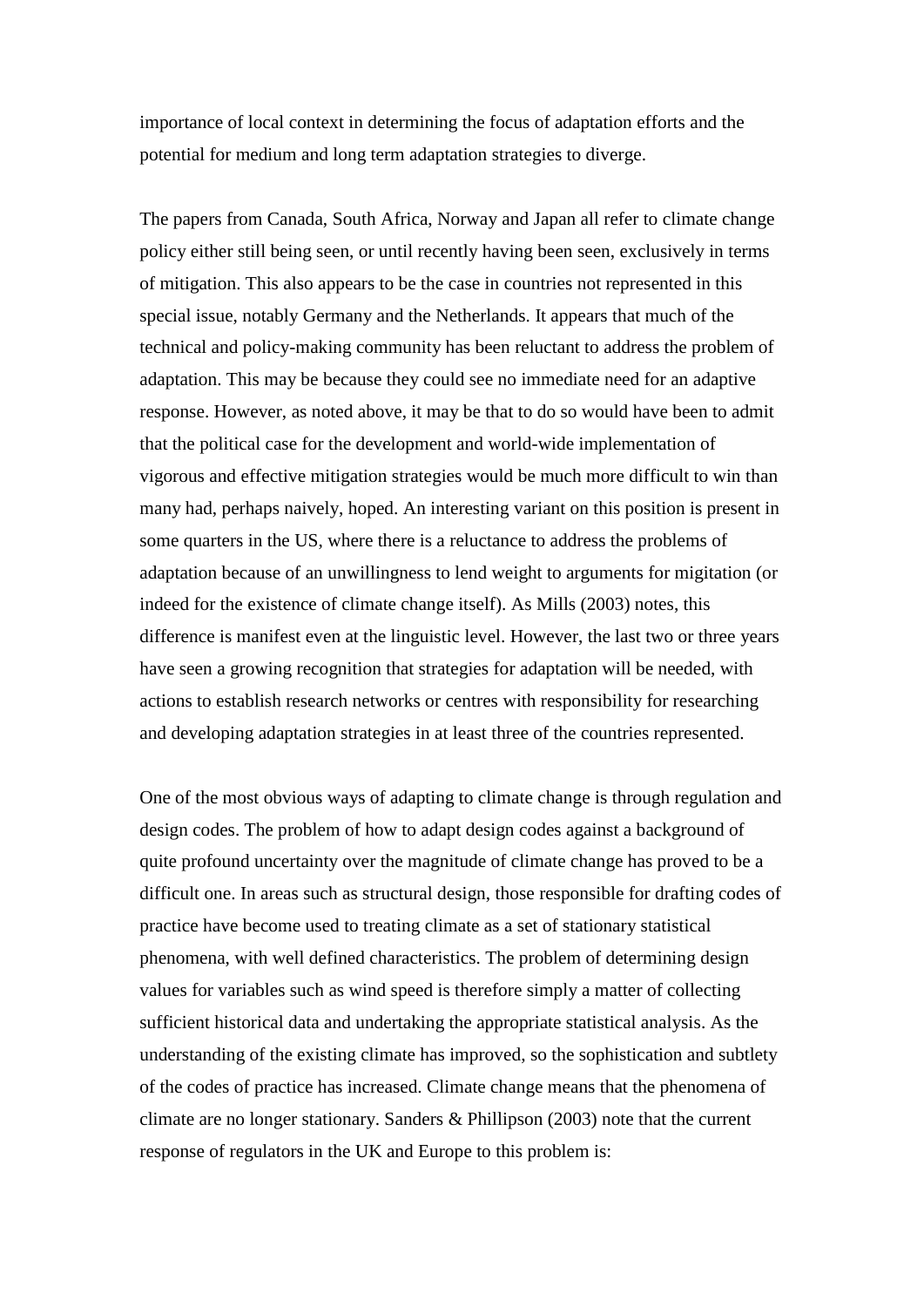"…[reluctance] to require significant improvements in the structural design of buildings, which will impose greatly increased costs on the construction industry, on the basis of very uncertain predictions."

However, requests for better predictions of future climate can only partially be answered by climatologists, since future climate depends on the success or otherwise of actions to mitigate climate change. Regulation has therefore, unavoidably, to take into account a wide and expanding range of future possibilities. Happily, uncertainty has always been a part of the regulatory process, and it should not be difficult to deal, if necessarily quite crudely, with our growing realisation of the uncertainty of future climate.

Two of the papers in this issue refer to a subtler problem associated with regulation (Lisø *et al.* 2003, Sanders and Philipson 2003). This is the fact that a significant proportion of wind and storm damage is caused by failures to apply existing regulation. It has, at times, been unfashionable to espouse the need for a strong and robust regulatory framework for the construction industry. But, as both Lisø *et al.* and Mills remind us, with reference to the differing experiences of California and Turkey in the earthquakes of 1989 and 1999, the absence of such frameworks can be catastrophic. Nevertheless, maintaining the public acceptability of regulation requires a careful balancing of interests. Simply raising performance standards as a response to climate change, without dealing with the issue of non-compliance with existing standards, may run the risk of undermining the legitimacy of regulation generally. Attention therefore needs initially to be paid to ensuring compliance of both new and existing building stock.

Regulation plays a crucial role in the anticipation and avoidance of risk. The other main mechanism for dealing with risk is through insurance. An extended discussion of the role of the insurance industry from Mills and contributions from Lisø *et al.* and Hertin *et al*. (2003) begin to reveal the complexity of the issues in this area and the intersciplinarity needed to deal effectively with them.

The importance of local context in mediating the impacts of climate change can be most clearly seen in the papers from the UK, Japan and Canada. Sanders and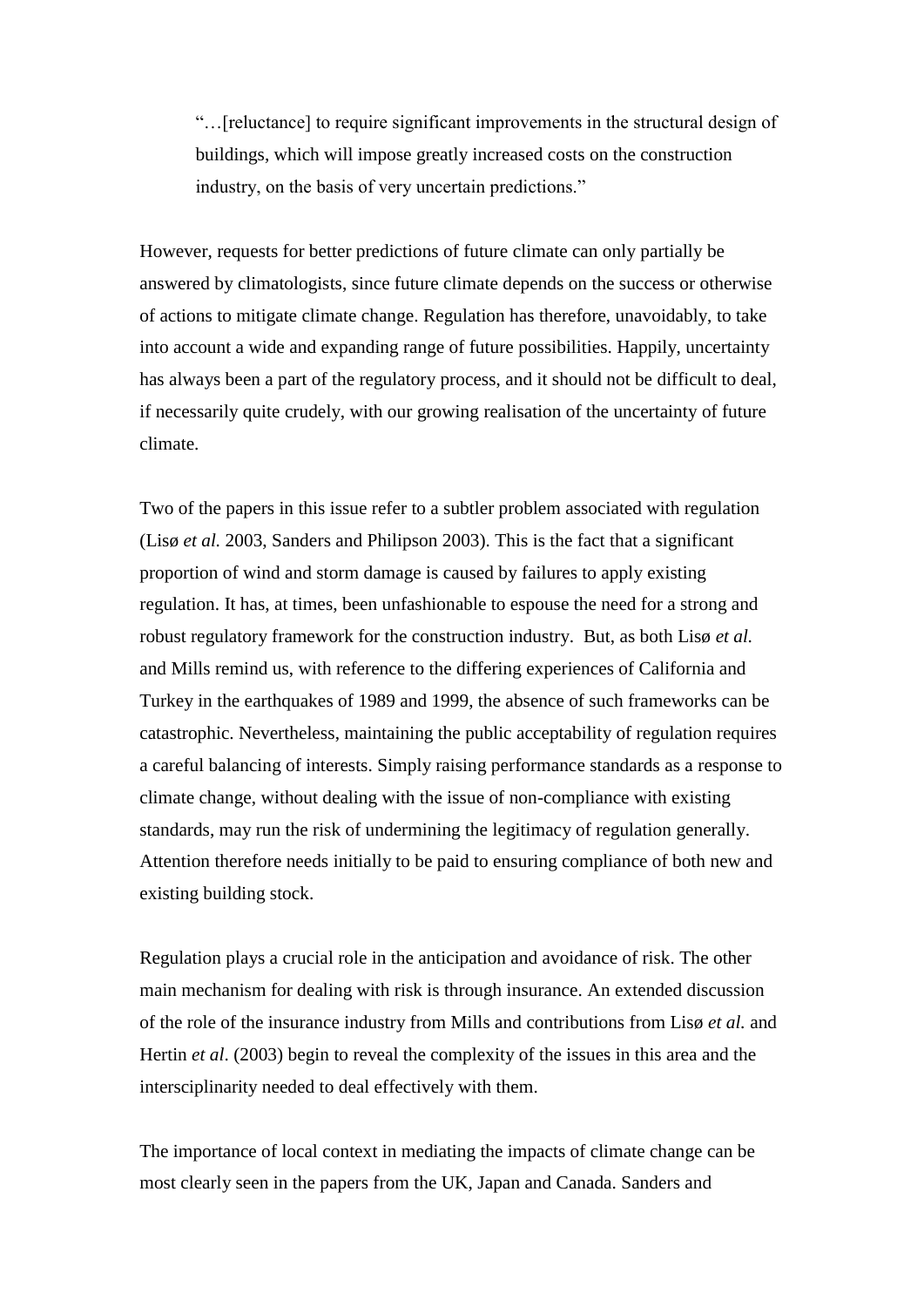Phillpson consider at length the impacts of wind, storm damage and driving rain, in contrast to Shimoda (2003) who deals almost entirely with warming in the urban heat island. The latter is understandable given the existing climate of Tokyo and other major Japanese cities. Incidentally, the data presented in Shimoda's paper show very clearly the way in which progressive increases in temperature lead to non-linear impacts – for example on health. Shimoda's paper also shows how tightly the issues of adaptation and mitigation are intertwined. The urban heat island is exacerbated by inefficient use of energy in urban areas, and many of the technical measures discussed by Shimoda. For example, the development air conditioning equipment with coefficients of performance<sup>1</sup> in the region of 6.0 simultaneously mitigate global climate change, reduce urban temperatures and allow cost effective adaptation at the level of the individual building.

This paper also hints at a possible divergence of medium term and long term adaptation strategies in its discussion of the effects of thermal insulation on envelope performance and energy use for cooling. One of the most important tasks of research in this area will be to identify and understand such divergences.

There are fascinating parallels between Steemers' (2003) discussion of the adaptive potential of buildings and people, and Shimoda's reference to the Kansai "summer eco-style campaign" to reduce the impact of the urban heat island by social engineering. For a wide range of existing climates, such social strategies have the capacity to offset a significant proportion of warming, at least over the next half century. Their application requires a subtle understanding of the nature of thermal comfort and human behaviour in the built environment, a fact that may explain both their enduring fascination for architects and others and their current, relatively modest impact on mainstream design. The problem of understanding the factors that determine the extent to which they are implemented is complex and worthy of further research.

1

 $1$  The coefficient of performance, or COP, of a cooling system is the ratio of the electrical input to the cooling output of the system. Typical values for current technology are in the range 2-3. The values reported in this issue for Japan appear to go some way to answering the request of another of the authors in this issue (Larsson) for the development of more energy efficient cooling equipment, and suggest that international collaboration in this area may be fruitful.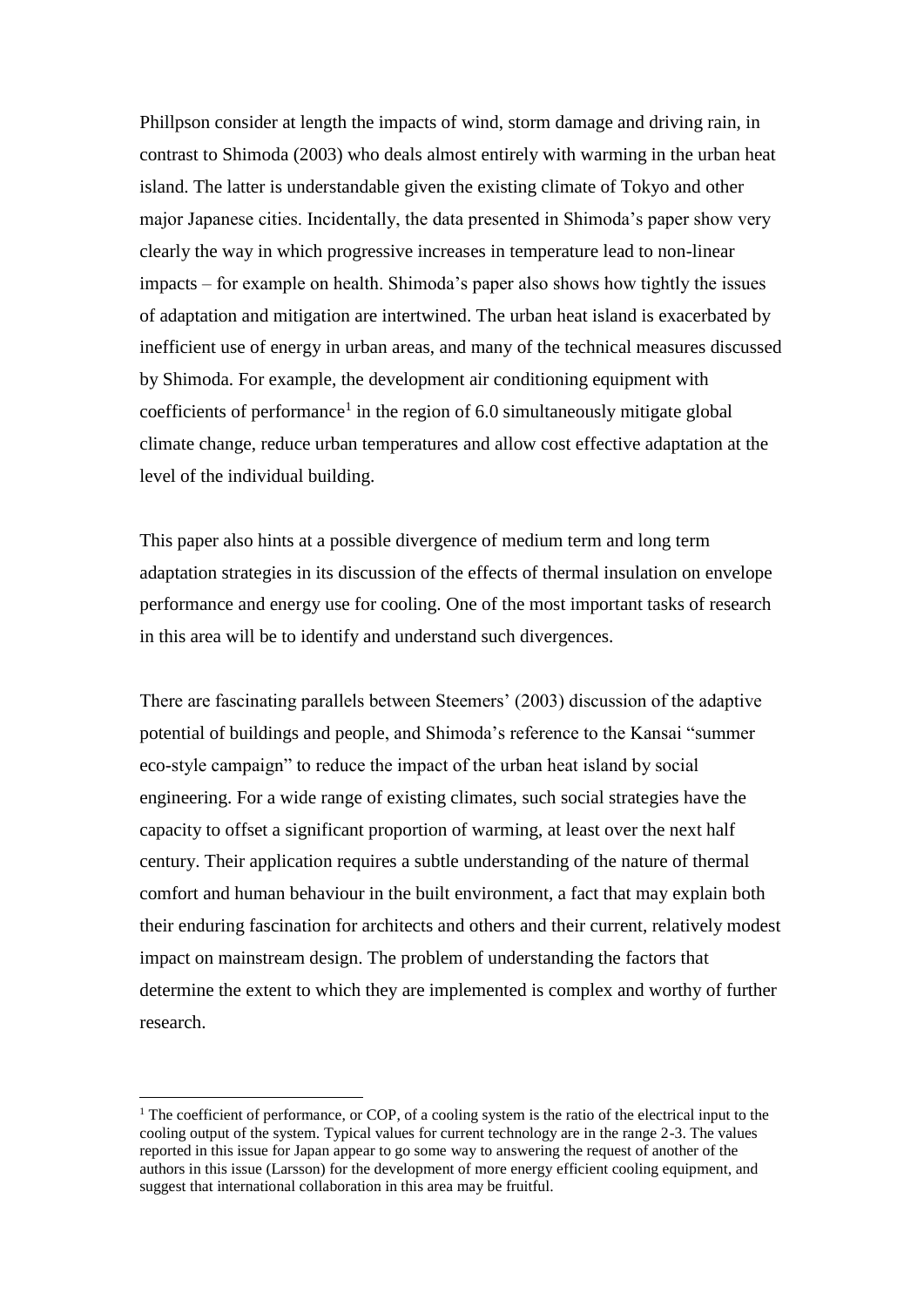Further examples of the interactions between context and climate change are provided by Larsson's (2003) discussion of the impact of warming on the communities of Canada's far North and by Shimoda's brief but fascinating discussion of the interaction between earthquake risk and rising sea-level in coastal areas in Japan.

Most of the papers in this issue deal with climate change in industrialised countries. A welcome counterpoint to this perspective is provided by du Plessis *et al*. (2003). While South Africa is unique in the developing world in having many of the elements of an advanced industrial economy, this has had little impact on the lives of much of its population. The picture that emerges from this paper is profoundly challenging. While the costs of climate change are likely to be greatest and the need for adaptation most pressing in the developing world, other issues – the need for economic and social development, the battle against diseases such as AIDS - have much more immediate significance. The debate around climate change in the developing world presently appears to be a luxury that only the developed world can afford.

A number of questions are not comprehensively dealt with in this issue. These include the dynamics of climate change and human response, the potential for conflicts between stakeholders, the impacts of climate change on human disease and disease vectors and on other biological agents such as wood-boring insects, the robustness of adaptation strategies, and the need to integrate adaptation strategies with efforts to mitigate climate change.

To begin with the dynamics of change and response, the built environment is characterised by sub-systems with widely differing characteristic timescales. Subsystems, such as the construction industry itself, can and do change dramatically over periods of just a few years – significantly shorter than the decades-long rate of most aspects of climate change. Most building services systems have replacement cycles of between one and two decades – still significantly shorter than the timescales for significant climate change. The sub-systems with the longest characteristic timescales are, in rough descending order but with significant overlaps, settlement patterns and transport infrastructure, building envelopes, energy systems and water supply and treatment systems. Interestingly, many of the soft sub-systems within the built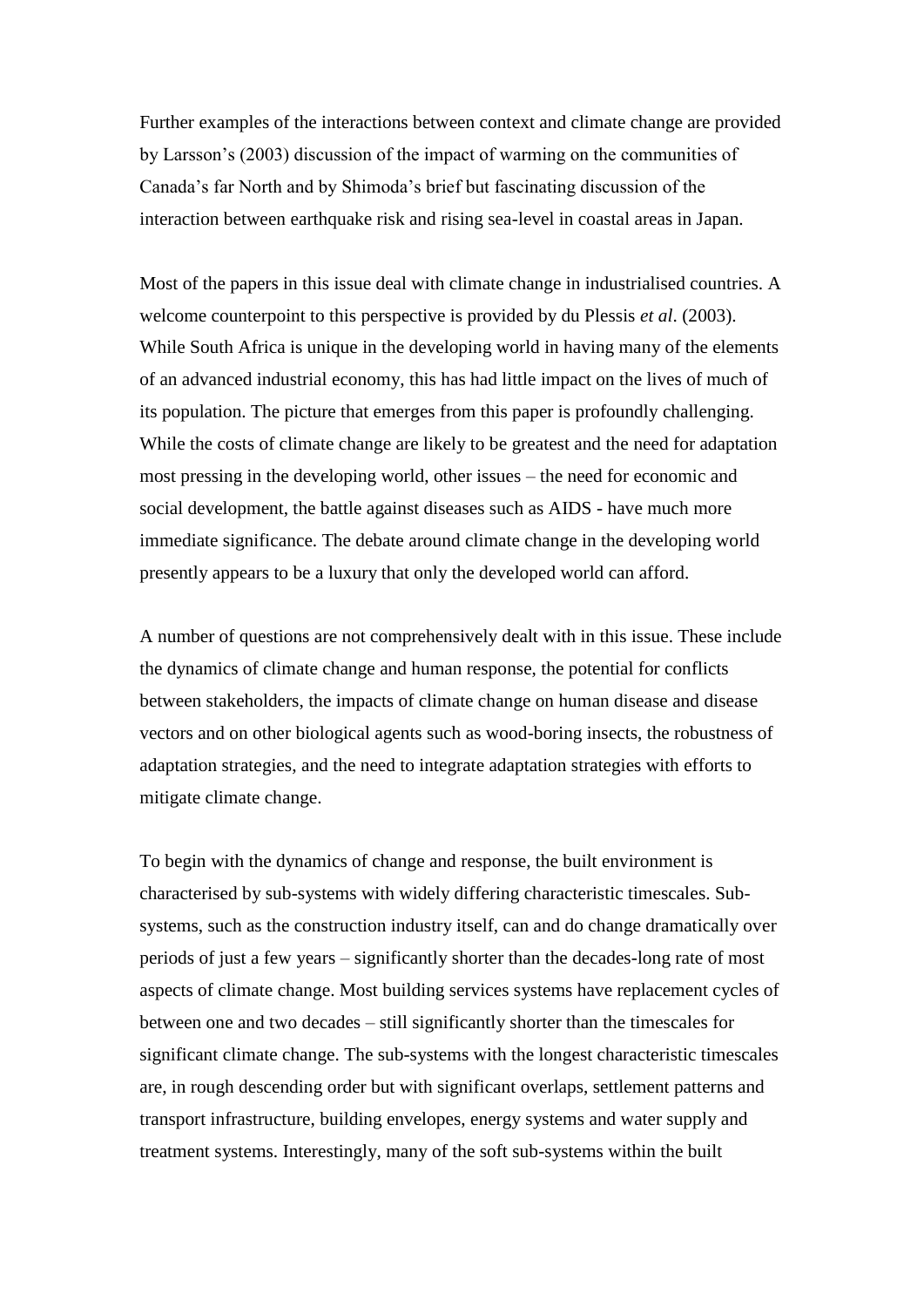environment (the structures of contractual and professional relationships, systems of regulation and education) can be among the most durable and long-lasting.

One implication of this is that not all climate impacts are equally important or urgent. Some impacts of climate change may indeed be major, but others are genuinely negligible. For certain categories of problem, wait-and-see may be the most sensible response. In other areas, for example flooding and coastal inundation, immediate action appears justifiable by the very long timescales associated with settlement patterns, despite necessarily imperfect information about future climates. One of the more important tasks of research into adaptation strategies for the built environment is to help us to tell the difference (Lowe 2001a).

Interactions between sub-systems can be strong. Transport systems – in particular air and road – are among the most important drivers of the design of commercial and domestic buildings in many countries, and represent a significant constraint on the implementation of natural ventilation or mixed mode strategies in urban and suburban environments. Implementation of vigorous mitigation measures in the transport sector would therefore have a significant impact on the selection of adaptation strategies and on building and urban design in general. Such inter-relatedness places a premium on whole-system thinking in the development of response strategies.

The problem of robustness is related to the dynamics of change and can be illustrated with reference to the assumption that widespread implementation of natural ventilation in buildings is an appropriate and effective adaptive strategy. The envelope within which this is the case is constrained by a variety of factors including individual and social behaviour, by the availability and affordability of alternatives (e.g. air conditioning) and by individual and collective expectations in a climate of economic growth. It appears likely that future climate change will significantly reduce this envelope, particularly in regions where natural ventilation is already marginal. Recognition of this forces us to consider the degree to which such buildings can continue to adapt to climate change throughout the coming century. More generally, there is a need for designers and the research community to identify and develop adaptive trajectories rather than once-and-for-all adaptations.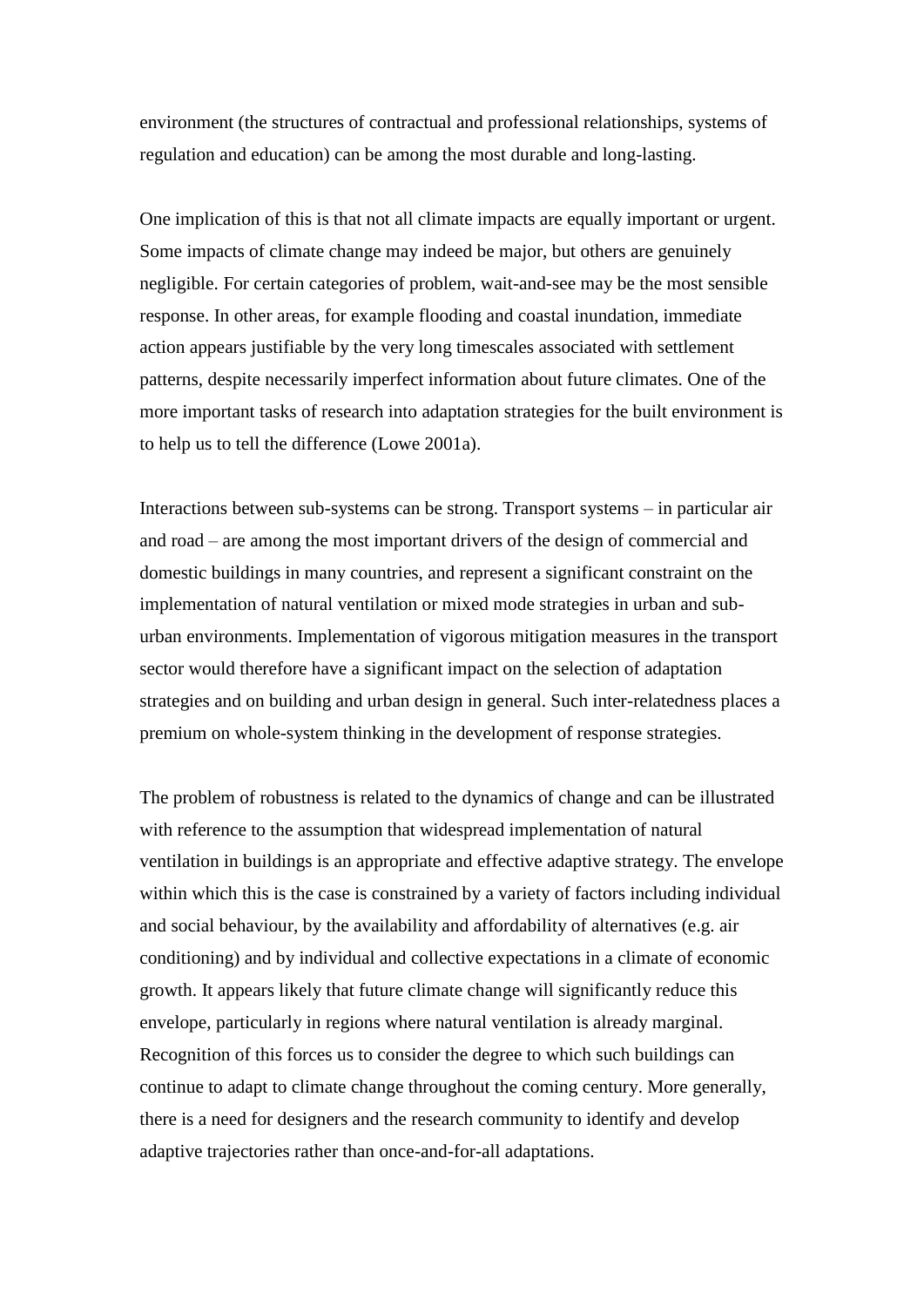The problem of divergence of interests of different built environment stakeholders is touched on briefly by Hertin *et al.* One of the most obvious potential divergences is between the construction industry and owners and operators of buildings. The construction industry generally wishes to minimise its exposure to climate in the short-term, while owners and operators are interested in the impacts of climate change over much longer periods. One of the ways in which the construction industry can achieve its short-term objective is by increased use of pre-fabrication and the use of lightweight construction systems. Such systems may however be less comfortable in warmer climates, and may be more vulnerable to damage from flooding, fire and insects. Other divergences exist within the web of interests in the built environment – between the construction industry and the insurance industry, between the insurance industry and building owners/operators. Systematic understanding of conflicts and divergences of interest and of the interplay between different construction industry and built environment agendas is likely to be essential to the process of policy formation and implementation in this area.

One of the most important questions still to be tackled systematically is the relationship between adaptation and mitigation. Climate change mitigation and adaptation have significantly different characteristics and impose different requirements on stakeholders. Major components of adaptation strategies will be geographically fine-grained, dealing with risks such as riverine flooding and coastal inundation. Mitigation strategies are in contrast systemic, focusing on energy supply and end-use systems and technological solutions that are valid at the national, continental and in some cases global scales. Benefits of mitigation are, to first order, long term and entirely global, with no direct benefits to countries, companies or individuals involved. The implementation of mitigation therefore depends on the political task of constructing national and international consensus for action and implementing systems (such as energy taxation) which convert long-term, global, external benefits into privately realisable benefits. The fact that the benefits of adaptation accrue at all scales – national, regional, municipal, corporate and private – make it in principle easier to mobilise support for adaptation strategies than for effective mitigation strategies. As noted earlier, much of the work in this area has until recently been on mitigation. It would, however, be unfortunate if the pendulum of interest and research effort were to swing to the other extreme. The potential for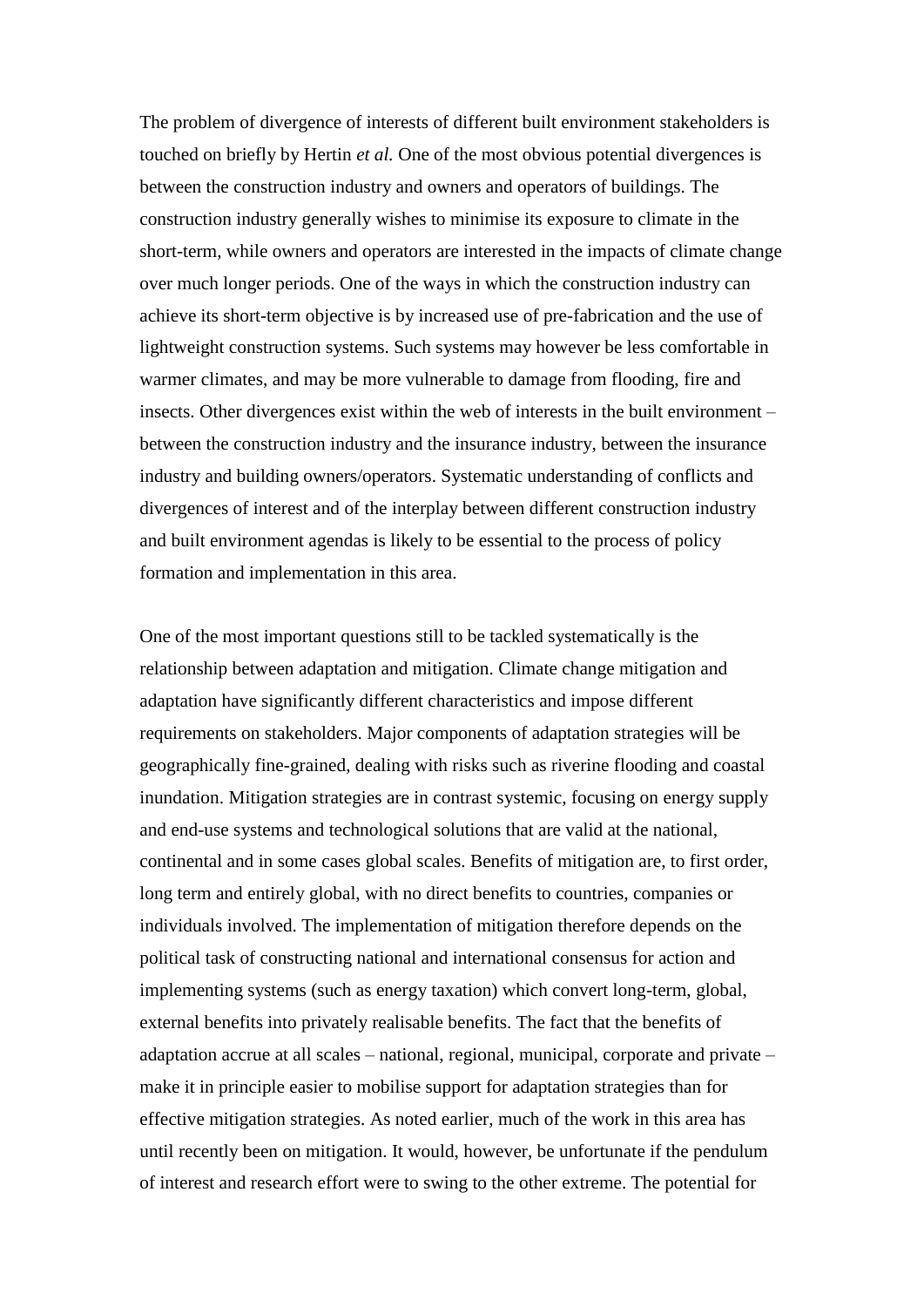both synergy and conflict between adaptation and mitigation measures and strategies requires the development of integrated rather than separate responses (Lowe, 2001a & 2001b).

It is clear that the study of adaptation is at an early stage in all of the countries represented in this issue. In some cases work has been under way for one or two years (although the underpinning thinking has clearly been under way for rather longer). In other cases, concerted programmes of work have not yet begun, and the resulting papers are genuinely exploratory. In all cases, the authors must be complimented for a willingness to tackle a subject at such an early stage in its development.

There is a need to move beyond the initial explorations summarised here, a need to establish contact, to share insights and experience and to move forward. It is hoped that the publication of this special issue will help to build momentum. The initiation and rapid early development of adaptation research in a number of countries suggests that there may be a need for a second special issue on the subject, perhaps in 2004. *BRI* will welcome both feedback on the papers presented in this issue and further papers on national and international initiatives in this area.

> *Robert Lowe Guest Editor Leeds Metropolitan University, UK*

### **References**

Anon. *Proceedings of Tyndall/CIB International Conference on Climate Change and the Built Environment*. UMIST, Manchester, 8-9 April 2002.

Camillieri, M., Jaques, R. & Isaacs, N. (2001) Impacts of climate change on building performance in New Zealand, *Building Research and Information*, 29 (6) 440-450.

Graves, H.M. & Phillipson, M.C. (2000) *Potential implications of climate change in the built environment*, Watford: BRE.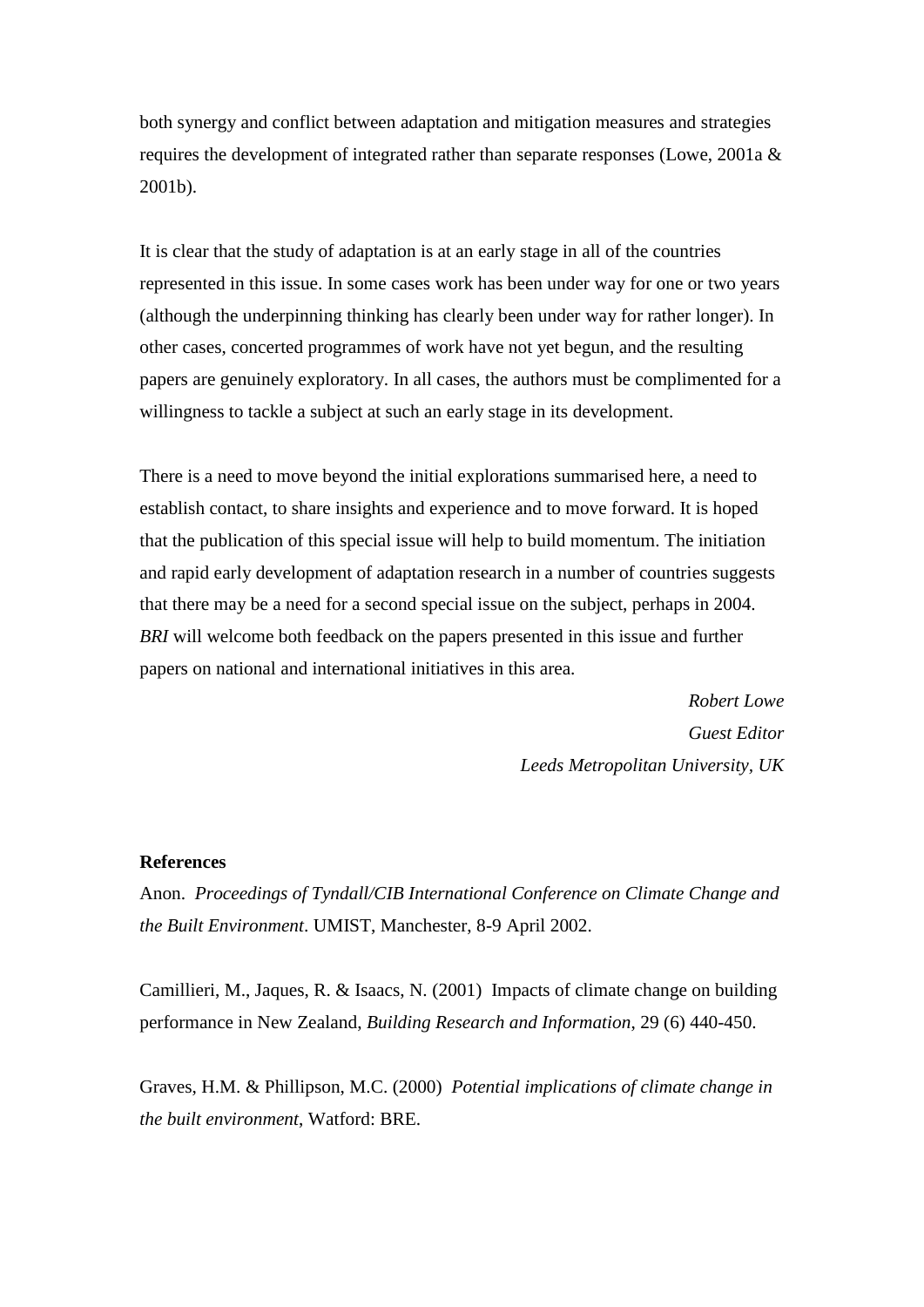Hertin, J., Berkhout, F., Gann, D.M. & Barlow, J. (2003) Climate change and the UK housebuilding sector: perceptions, future impacts and adaptation, *Building Research and Information* 31 (3) .

Hulme, M., Jenkins, G.J., Lu, X. Turnpenny, J.R., Mitchell, T.D., Jones, R.G., Lowe, J., Murphy, J.M., Hassell, D., Boorman, P., McDonald, R. & Hill, S. (1998) *Climate change scenarios for the UK: the UKCIP02 Scientific Report*, Norwich: Tyndall Centre for Climate Change Research.

IPCC (2001) *Climate Change 2001. Adaptation. Contribution of Working Group II to the Third Assessment Report of the IPCC.* Cambridge: CUP.

Larsson, N. (2003) Adapting to climate change in Canada, *Building Research and Information* 31 (3) .

Lisø, K.R., Alfsen, K.H., Eriksen, S. & Aandahl,G. (2003) Preparing for climate change in the built environment in Norway, *Building Research and Information* 31  $(3)$ .

Lowe, R.J. (2001a) *A review of recent and current initiatives on climate change and its impact on the built environment: impact, effectiveness and recommendations. CRISP Consultancy Commission 01/04 Final Report*, Leeds: Centre for the Built Environment. [http://www.crisp-uk.org.uk](http://www.crisp-uk.org.uk/)

Lowe, R.J. (2001b) Really Rethinking Construction. A review of *Potential implications of climate change in the built environment* by H.M. Graves & M.C. Phillipson, *Building Research & Information* 29 (5) 409-412.

Mills, E. (2003) Climate change, insurance, and the buildings sector: technological synergisms between adaptation and mitigation, *Building Research and Information*  $31(3)$ .